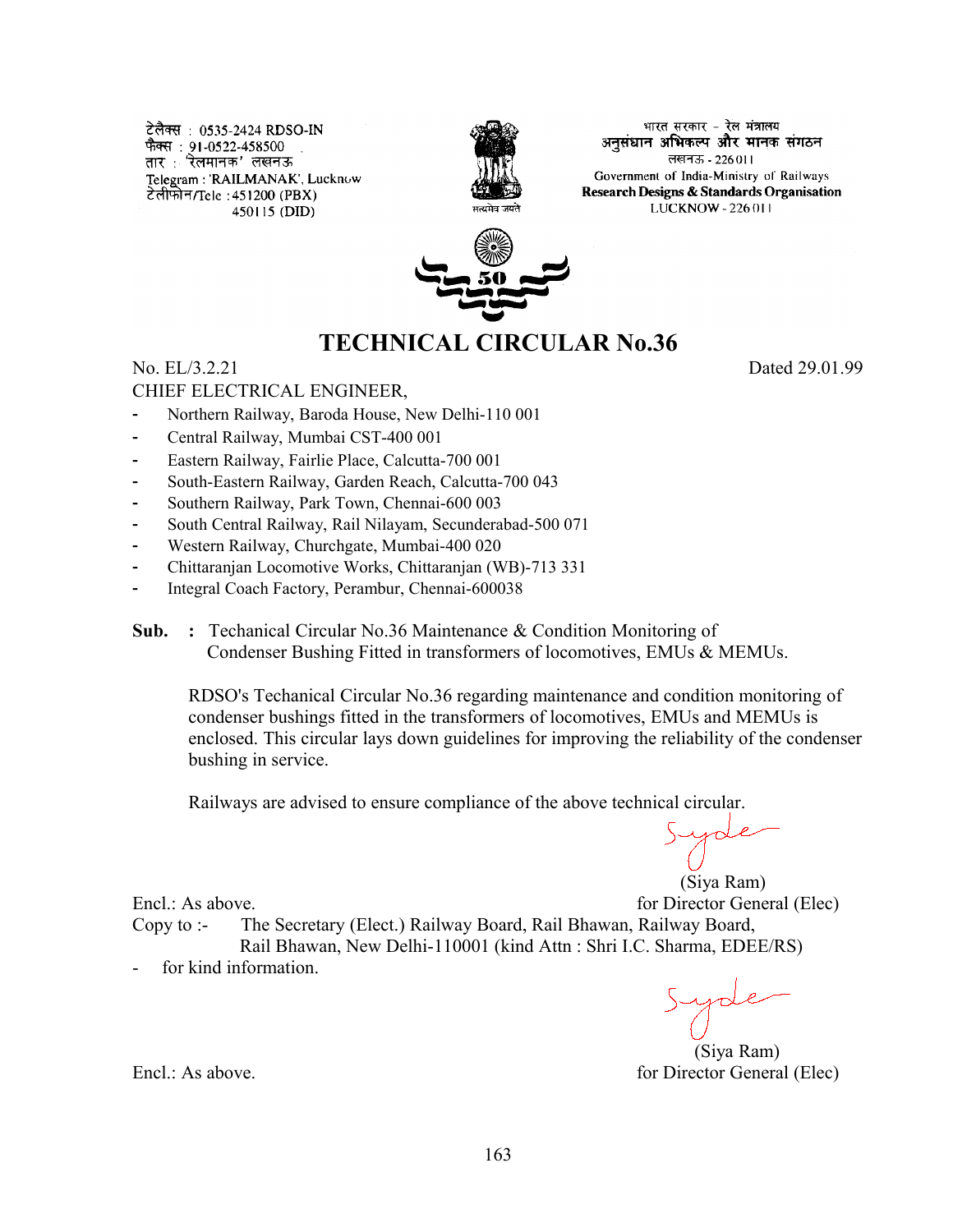# **TECHNICAL CIRCULAR NO. 36**

# **SUB. : MAINTENANCE & CONDITION MONITORING OF CONDENSER BUSHING FITTED IN TRANSFORMERS OF LOCOMOTIVES, EMUs &**

#### **MEMUs.**

# **1.0 INTRODUCTION** :

25 KV AC single phase supply is fed to Loco/EMU transformer through condenser bushing. This population of these bushings is around 3000 nos in Indian Railways. This circular lays down guidelines for the maintenance and conditioning monitoring in service of these busings.

# **2.0 EQUIPMENTS**

 The bushing is made of resin bonded paper insulating material with metallic conduction (aluminium foils) layers provided in between insulating layers. This arrangement consists of 3 parts :

- a) Roof bushing It is same in loco and EMU but different in MEMU. For the purpose of indentification the flange in MEMU is panited with dark green colour.
- b) Condenser sleeve The lengths of condenser sleeve are different for Loco and EMU/MEMU which are given as under :-
- i) LOCO 1030mm
- ii) EMU 1190mm
- iii) MEMU 1190mm

For indentification, yellow band mark has been provided on sleeves in EMU/MEMU.

c) Transformer bushing - The length of Transformer bushing are same for LOCO, EMU and MEMU.

#### **3.0 MAINTENANCE OF BUSHINGS :**

For maintenance of condenser bushings in service, the following instructions exist :

- i) Deatiled instructions for maintenance as per CLW maintenance manual.
- ii) Removal of oil from the condenser sleeve RDSO/WAU/01 dtd.20.05.98  $\&$ RDSO/ELRS/SMI/204 dtd.19.05.98
- iii) Limiting the over all height of the bushing in EMUs
	- (i) RDSO/WAU/3 dtd. 24.7.81
	- (ii) RDSO/WAU/01 dtd. 20.05.98